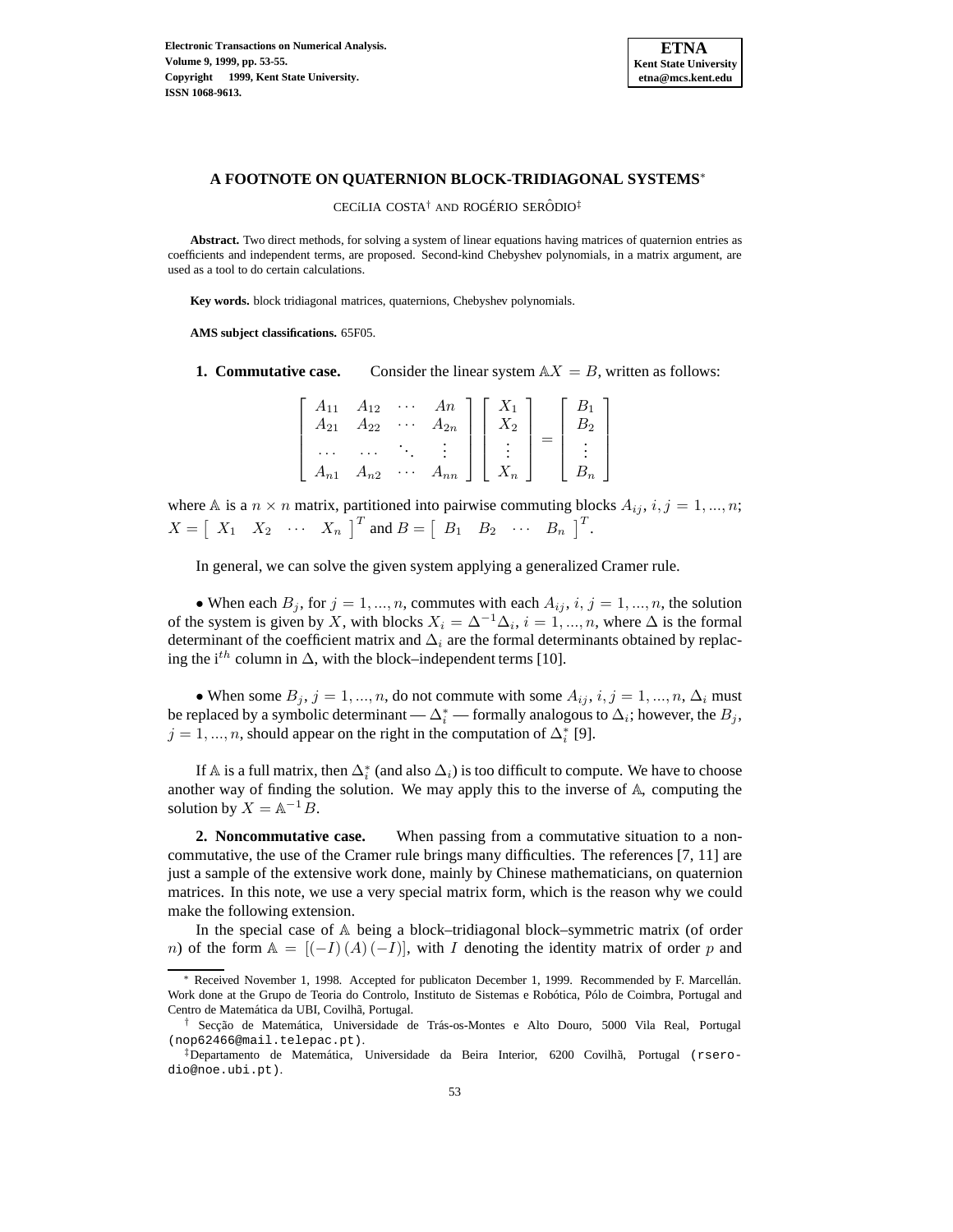## 54 A footnote on quaternion block-tridiagonal systems

 $A \in \mathcal{M}_{p \times p} (\mathbb{H})$  and  $B_j \in \mathcal{M}_{p \times q} (\mathbb{H}), j = 1, ..., n$ , it is possible to apply Chebyshev polynomials to compute  $\Delta$ ,  $\Delta_i^*$  and each block of  $\mathbb{A}^{-1}$  (denoted by  $(\mathbb{A}^{-1})_{ij}$ ,  $i, j = 1, ..., n$ ).

(a) Using Onana and Mbala's method [4], we have

$$
\Delta^{-1} = J_n^{-1}
$$
  

$$
\Delta_i^* = J_{n-i} \left( \sum_{k=1}^{i-1} J_{k-1} B_k (-1)^{i+k} \right) + J_{i-1} \left( \sum_{k=1}^n J_{n-k} B_k (-1)^{i+k} \right)
$$

where  $J_n$ ,  $n \in \mathbb{N}$ , denotes the modified  $n^{th}$ –order second–kind Chebyshev polynomials, with matrix argument A.

(b) Using Kershaw's [2] or Rózsa and Romani's [6] method, we have

$$
(\mathbb{A}^{-1})_{rs} = U_n^{-1} U_{r-1} U_{n-s}, \ \ 1 \le r \le s \le n, \ \ (\mathbb{A}^{-1})_{rs} = (\mathbb{A}^{-1})_{sr}
$$

where  $U_n$ ,  $n \in \mathbb{N}$ , denotes the  $n^{th}$ -order second-kind Chebyshev polynomials, with matrix argument  $\frac{1}{2}A$ .

**3. Remarks.** a) In the scalar case, the determinant of tridiagonal matrices is a certain kind of continuant [5]. To compute a continuant, a three term recurrence is usually used [5, 1, 8, 3]. Some special kind of continuants were first associated, as far as we know, with the expressions of Chebyshev Polynomials, in 1900, by Pascal [5], as referred to in [6].

We followed the generalization to the matrix case of such association, given in [2, 6].

b) We underline that the quaternionic skew–field  $\mathbb H$  is noncommutative. The present extension is possible, because the only matrices involved are powers of A, and thus, in this particular case, we have commutativity between blocks. We have block symmetry, as well, but scalar symmetry is lost.

c) Another remark is due. In both methods, it is necessary to compute the inverse of quaternionic matrices  $(J_n^{-1}$  and  $U_n^{-1}$ ).

Following [12], we can guarantee the unicity of the inverse of a quaternionic matrix, when it exists, and we can compute it.

The process to obtain the inverse is, briefly, the following: we transform the quaternionic matrix W into a complex one — denoted by  $W_c$  —; then, we invert  $W_c$  (in classical sense), obtaining the complex matrix  $W_c^{-1}$ ; finally, transforming  $W_c^{-1}$  into a quaternionic matrix, we obtain  $W^{-1}$ . The main result involved in this process is the existence of the isomorphism  $\varphi$ , defined [12] as follows:

$$
\varphi: M_{n \times n}(\mathbb{H}) \longrightarrow M_{2n \times 2n}(\mathbb{C})
$$

$$
M = M_1 + M_2 j \longmapsto \varphi(M) = \left[ \begin{array}{cc} M_1 & M_2 \\ -M_2 & M_1 \end{array} \right].
$$

As an illustrative example of this process, let us compute the inverse of the matrix

$$
W = \left[ \begin{array}{cc} j & -3k \\ -k & 1+j+k \end{array} \right] \in M_{2 \times 2}(\mathbb{H}).
$$

We decompose  $W$  as follows

$$
W = W_1 + W_2 j = \begin{bmatrix} 0 & 0 \\ 0 & 1 \end{bmatrix} + \begin{bmatrix} 1 & -3i \\ -i & 1+i \end{bmatrix} j.
$$